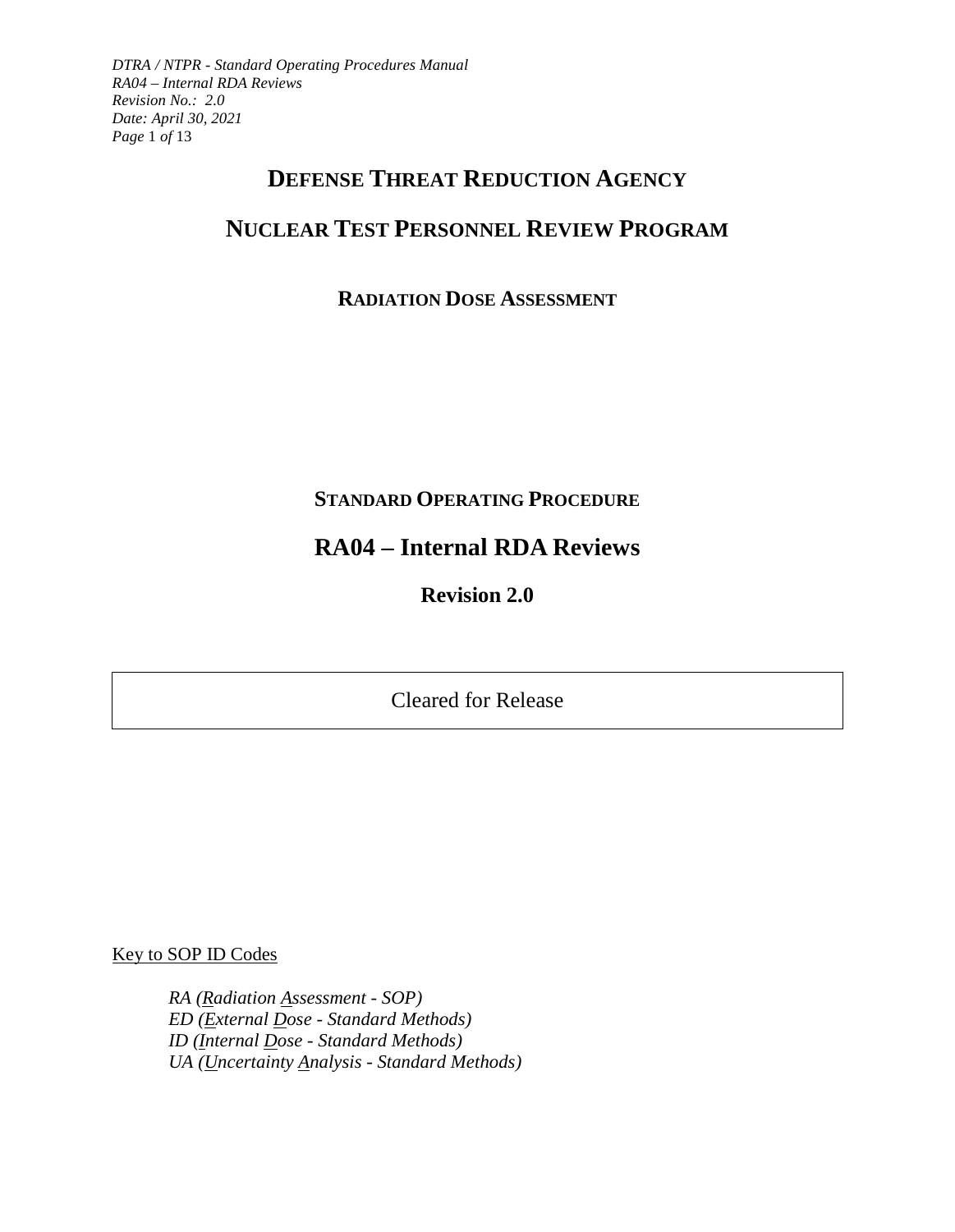*DTRA / NTPR - Standard Operating Procedures Manual RA04 – Internal RDA Reviews Revision No.: 2.0 Date: April 30, 2021 Page* 2 *of* 13

| <b>Revision Control</b> |                                                                                                                                                                                                                                        |                      |                           |  |  |
|-------------------------|----------------------------------------------------------------------------------------------------------------------------------------------------------------------------------------------------------------------------------------|----------------------|---------------------------|--|--|
| Revision                | <b>Revision Description</b>                                                                                                                                                                                                            | <b>Revision Date</b> | Authorization<br>Official |  |  |
| 1.0                     | Original                                                                                                                                                                                                                               | 10/31/2007           | Paul K. Blake             |  |  |
| 1.1                     | - Attachment 1: Updated technical/CHP review checklist form.<br>- Minor editorial changes.                                                                                                                                             | 03/31/2008           | Paul K. Blake             |  |  |
| 1.3                     | - There was no Revision 1.2.<br>- Renumbered and renamed; minor editorial changes.                                                                                                                                                     | 01/31/2010           | Paul K. Blake             |  |  |
| 2.0                     | - Updated NTPR Program SOPs.<br>- Internal review checklists: revision dates inserted.<br>- Revised references to the NTPR Policy and Guidance Manual<br>(DTRA, 2007) with citing specific program SOPs.<br>- Minor editorial changes. | 04/30/2021           | James D. Franks           |  |  |
|                         |                                                                                                                                                                                                                                        |                      |                           |  |  |
|                         |                                                                                                                                                                                                                                        |                      |                           |  |  |
|                         |                                                                                                                                                                                                                                        |                      |                           |  |  |
|                         |                                                                                                                                                                                                                                        |                      |                           |  |  |
|                         |                                                                                                                                                                                                                                        |                      |                           |  |  |
|                         |                                                                                                                                                                                                                                        |                      |                           |  |  |
|                         |                                                                                                                                                                                                                                        |                      |                           |  |  |
|                         |                                                                                                                                                                                                                                        |                      |                           |  |  |
|                         |                                                                                                                                                                                                                                        |                      |                           |  |  |
|                         |                                                                                                                                                                                                                                        |                      |                           |  |  |
|                         |                                                                                                                                                                                                                                        |                      |                           |  |  |
|                         |                                                                                                                                                                                                                                        |                      |                           |  |  |
|                         |                                                                                                                                                                                                                                        |                      |                           |  |  |
|                         |                                                                                                                                                                                                                                        |                      |                           |  |  |
|                         |                                                                                                                                                                                                                                        |                      |                           |  |  |
|                         |                                                                                                                                                                                                                                        |                      |                           |  |  |
|                         |                                                                                                                                                                                                                                        |                      |                           |  |  |
|                         |                                                                                                                                                                                                                                        |                      |                           |  |  |
|                         |                                                                                                                                                                                                                                        |                      |                           |  |  |
|                         |                                                                                                                                                                                                                                        |                      |                           |  |  |
|                         |                                                                                                                                                                                                                                        |                      |                           |  |  |
|                         |                                                                                                                                                                                                                                        |                      |                           |  |  |
|                         |                                                                                                                                                                                                                                        |                      |                           |  |  |
|                         |                                                                                                                                                                                                                                        |                      |                           |  |  |
|                         |                                                                                                                                                                                                                                        |                      |                           |  |  |
|                         |                                                                                                                                                                                                                                        |                      |                           |  |  |
|                         |                                                                                                                                                                                                                                        |                      |                           |  |  |
|                         |                                                                                                                                                                                                                                        |                      |                           |  |  |
|                         |                                                                                                                                                                                                                                        |                      |                           |  |  |
|                         |                                                                                                                                                                                                                                        |                      |                           |  |  |
|                         |                                                                                                                                                                                                                                        |                      |                           |  |  |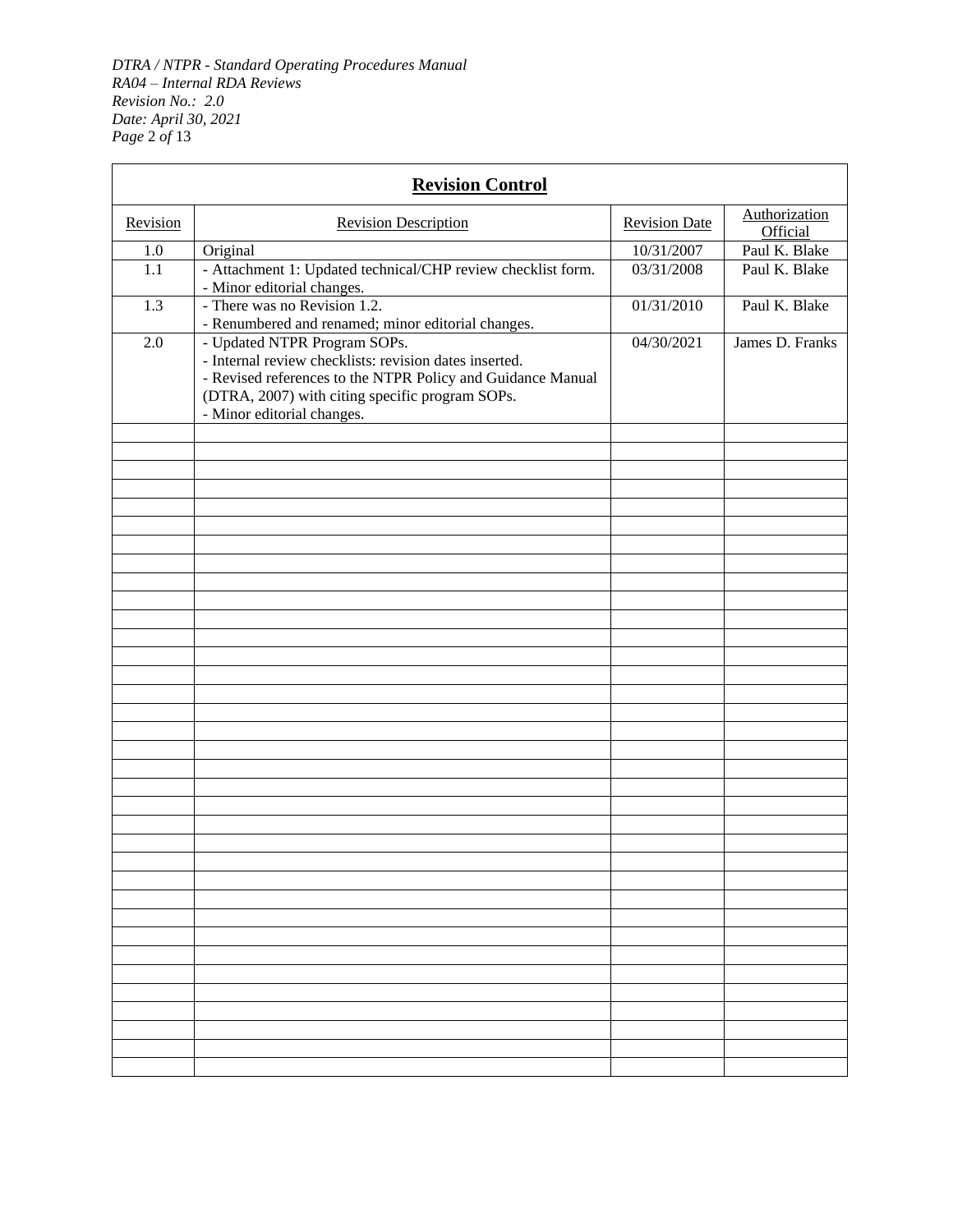# **Table of Contents**

<span id="page-2-0"></span>

| 1.                                                                                 |     |                                                                   |  |  |
|------------------------------------------------------------------------------------|-----|-------------------------------------------------------------------|--|--|
| 2.                                                                                 |     |                                                                   |  |  |
| 3.                                                                                 |     |                                                                   |  |  |
| 4.                                                                                 |     |                                                                   |  |  |
| 5.                                                                                 |     |                                                                   |  |  |
|                                                                                    | 5.1 |                                                                   |  |  |
|                                                                                    | 5.2 |                                                                   |  |  |
|                                                                                    | 5.3 |                                                                   |  |  |
|                                                                                    | 5.4 |                                                                   |  |  |
| 6.                                                                                 |     |                                                                   |  |  |
| 7.                                                                                 |     |                                                                   |  |  |
|                                                                                    | 7.1 |                                                                   |  |  |
|                                                                                    | 7.2 | Management Reviews and Standard Procedures and Methods Updates  8 |  |  |
| 8.                                                                                 |     |                                                                   |  |  |
| 9.                                                                                 |     |                                                                   |  |  |
| Attachment 1. Technical/CHP Review Checklist for NTPR Radiation Dose Assessments 9 |     |                                                                   |  |  |
|                                                                                    |     |                                                                   |  |  |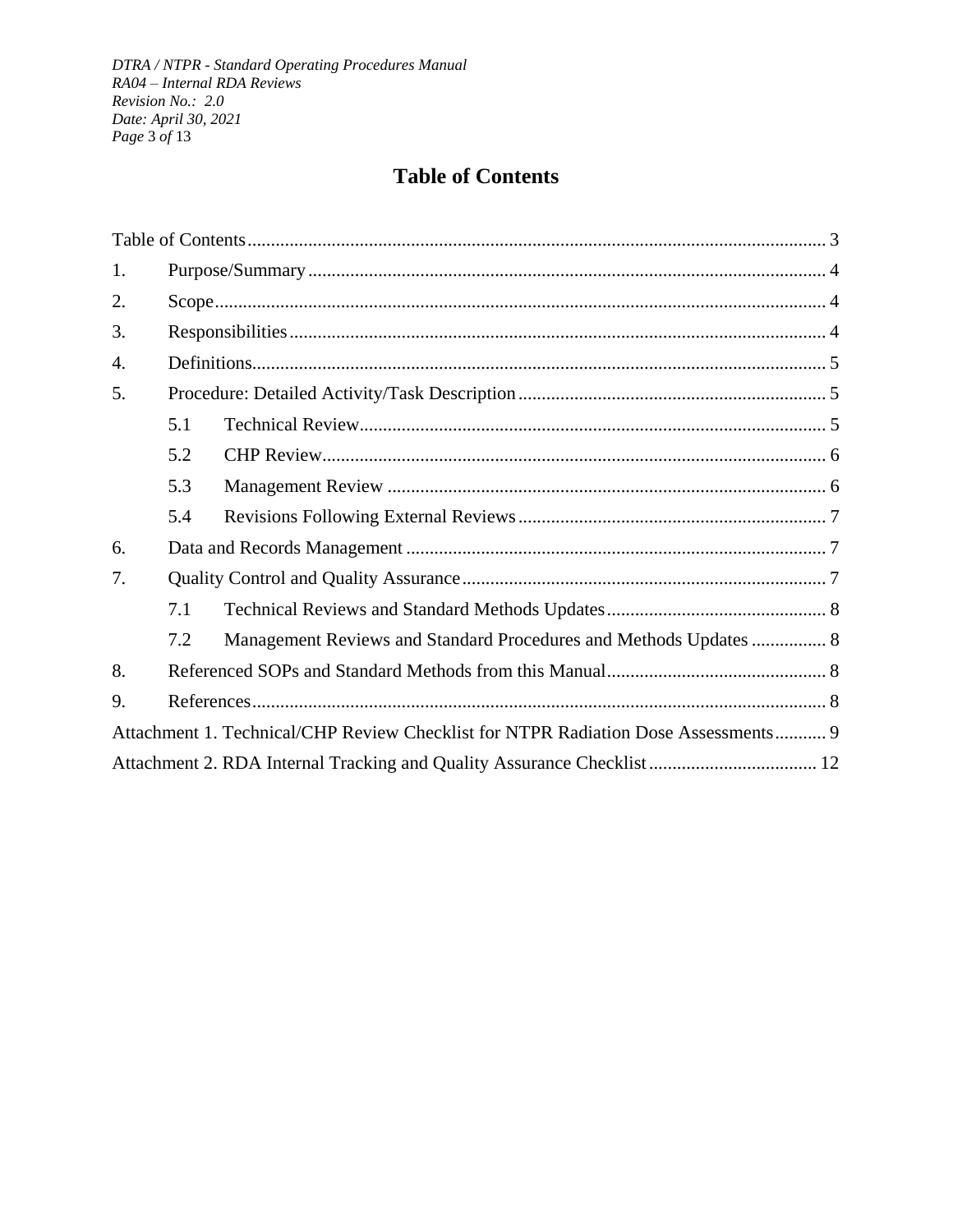*DTRA / NTPR - Standard Operating Procedures Manual RA04 – Internal RDA Reviews Revision No.: 2.0 Date: April 30, 2021 Page* 4 *of* 13

## **Standard Operating Procedure**

## **RA04 – Internal RDA Reviews**

## <span id="page-3-0"></span>**1. Purpose/Summary**

This standard operating procedure (SOP) provides the detailed activities and tasks required to conduct internal reviews of radiation dose assessments (RDA) for Nuclear Test Personnel Review (NTPR) Program participants (generally veterans). These reviews are an essential element of the NTPR quality assurance and quality control process guaranteeing that assessments are carried out according to the standard operating procedures and standard methods described elsewhere in this procedures manual.

This SOP is written for qualified radiation dose analysts who perform detailed quality control of radiation dose assessments, and for managers who oversee the entire dose assessment process to assure conformance with procedures, methods, quality standards of assessment products, and established NTPR policies and guidelines.

#### <span id="page-3-1"></span>**2. Scope**

This SOP applies to all radiation dose assessments prepared according to SOP RA01. It stipulates a multi-layered quality control and quality assurance process that guarantees the application of approved standard procedures and methods, and all documented data and information. It assures that all aspects of radiation dose calculations are addressed to satisfy the requirements of Title 32, Code of Federal Regulations (CFR), Part 218, *Guidance for the Determination and Reporting of Nuclear Radiation Dose for DoD Participants in the Atmospheric Nuclear Test Program* (DoD, 2020), DTRA's *NTPR Program Quality Assurance SOP* (DTRA, 2021) and DTRA's *NTPR Program Support and Management SOP* (DTRA, 2020). The review process specified in this SOP assures that radiation dose assessments provide full consideration of benefit of the doubt as implemented in response to DTRA's guidance for assuring consistency with Department of Veterans Affairs (38 CFR 3.102) requirements (VA, 2020).

## <span id="page-3-2"></span>**3. Responsibilities**

Internal reviews are carried out by peer reviewers from the radiation dose assessment team and managers. Analysts perform technical reviews to verify all aspects of the assessment and check for errors. Analysts are qualified technical staff experienced in carrying out similar assessments and trained in all procedures and methods relevant to the cases that they review. Certified Health Physicists (CHP) are responsible for reviewing the soundness and correctness of the radiation exposure scenarios and dose results. They provide a second layer of error checking for complex cases and cases for which new dose calculation tools are developed. Finally, RDA process managers are in charge of the final internal management review to assure compliance and uniformity across all assessments.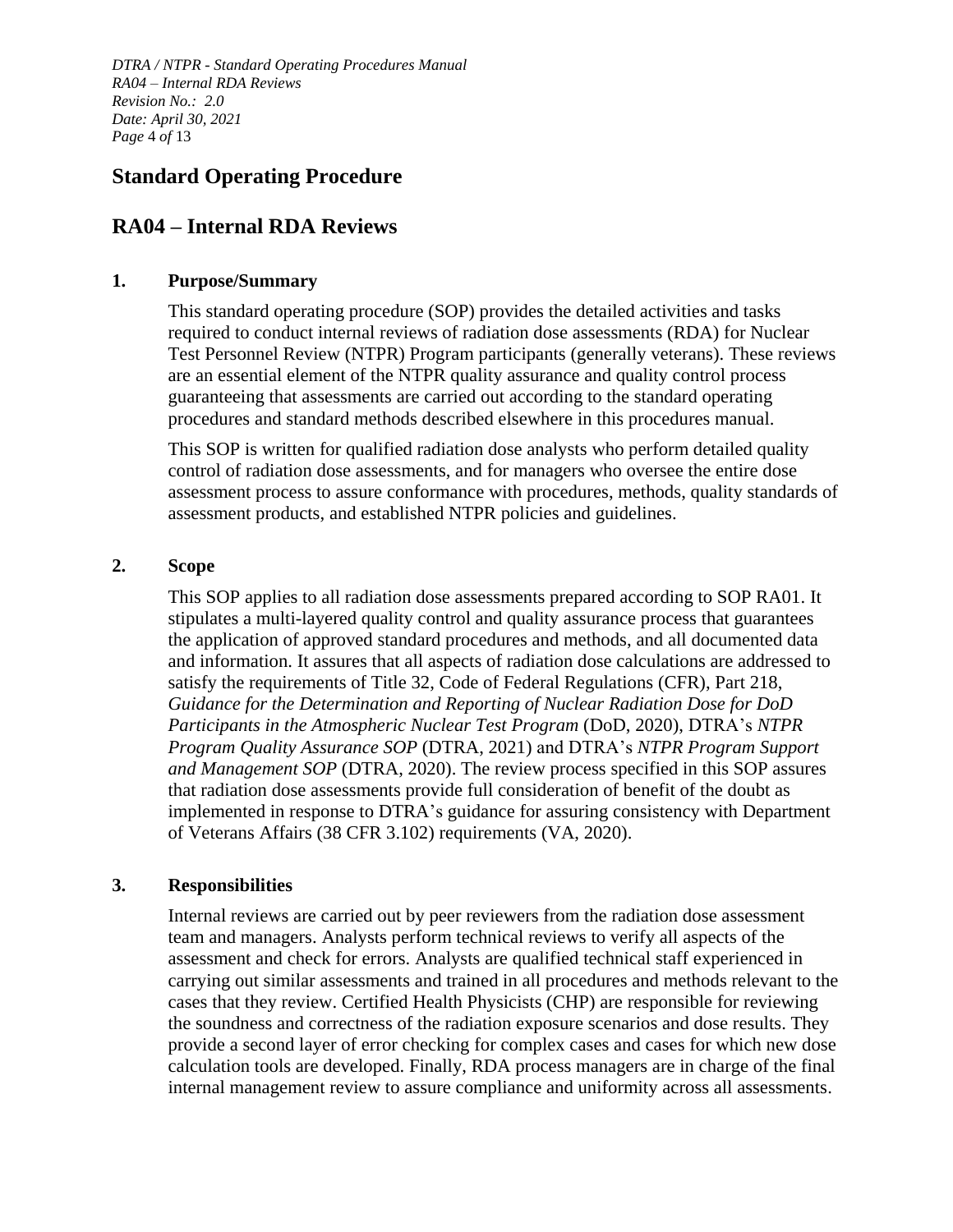*DTRA / NTPR - Standard Operating Procedures Manual RA04 – Internal RDA Reviews Revision No.: 2.0 Date: April 30, 2021 Page* 5 *of* 13

## <span id="page-4-0"></span>**4. Definitions**

CHP Certified Health Physicist. SPARE A document with detailed information on an NTPR participant's activity scenario during involvement in the U.S. atmospheric nuclear testing program or occupation of Japan.

## <span id="page-4-1"></span>**5. Procedure: Detailed Activity/Task Description**

A dose assessment accomplishes the analyses needed to estimate all relevant radiation dose components. The final product of the dose assessment is the RDA Report, supporting calculation worksheets, and additional analyst notes.

The primary dose assessment analyst prepares estimates of the doses for all identified exposure scenario elements derived from the SPARE as supplemented by any comments from the participant. The analyst uses appropriate calculation methods to estimate the doses and corresponding uncertainties. The analyst then prepares a first draft of the RDA Report, which provides a description of the participant's activities, radiation environments encountered, assumptions, and resulting doses and upper bounds (using estimates of uncertainties). Once the first draft is prepared, an iterative review comment and revision process is performed as described below.

## <span id="page-4-2"></span>**5.1 Technical Review**

The technical review is conducted by one or more dose reconstruction analysts other than the primary analyst. More than one reviewer is needed when specialized expertise is required for complex cases or specific parts, for example for cases where the veteran participated in several test series (operations). Technical reviewers can be consulted by the primary analyst for advice and assistance during the development of the draft RDA Report.

The primary analyst provides the first draft of the RDA Report with the complete case file (request, SPARE, documentation, dose calculation worksheets, notes, and other information) to a qualified dose reconstruction analyst (or analysts) for a thorough review of the facts of the case, and a detailed technical review for accuracy, correctness, and conformance with NTPR dose assessment procedures, methods and requirements. The technical reviewer uses the Technical/CHP Review Checklist for NTPR Radiation Dose Assessments [\(Attachment 1\)](#page-8-1) to guide the review and to record the results.

The primary analyst reviews all comments, carries out discussions with the reviewer(s) as needed, resolves all comments satisfactorily, and prepares a revised draft RDA Report.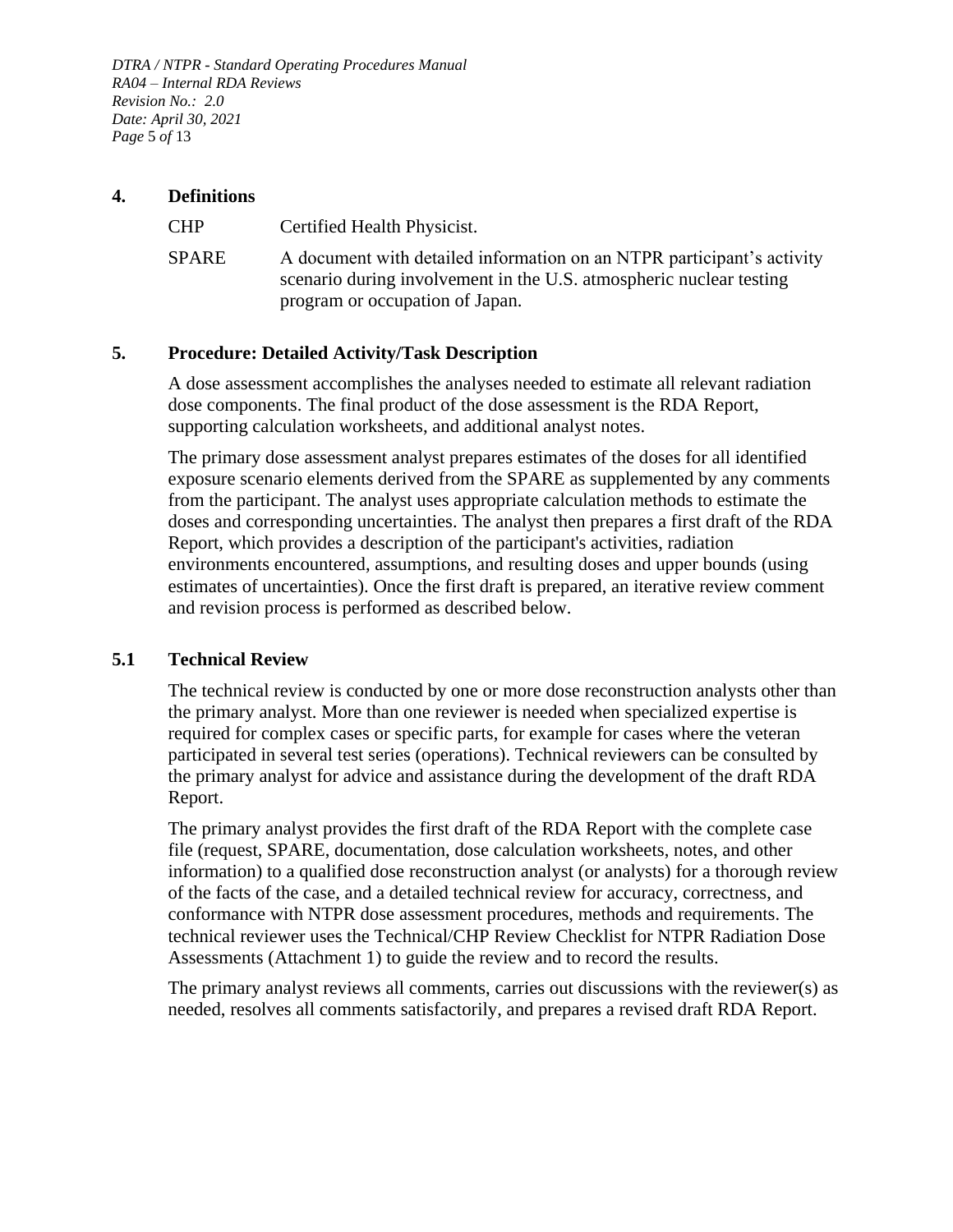*DTRA / NTPR - Standard Operating Procedures Manual RA04 – Internal RDA Reviews Revision No.: 2.0 Date: April 30, 2021 Page* 6 *of* 13

## <span id="page-5-0"></span>**5.2 CHP Review**

The CHP review is performed by a member of the dose assessment team who is a Certified Health Physicist (CHP). After addressing the comments of the technical reviewer(s), the primary analyst submits the revised draft RDA Report to a CHP on staff for a thorough professional review. CHP reviewers can be consulted by the primary analyst for advice and assistance during the development of the draft RDA Report.

The CHP reviews the soundness and correctness of the radiation exposure scenarios and dose results. The CHP also provides a second technical review layer by double-checking for errors, particularly for complex cases and cases for which new dose calculation tools are developed. The CHP uses the Technical/CHP Review Checklist for NTPR Radiation Dose Assessments [\(Attachment 1\)](#page-8-1) to guide the review and to record the results.

The primary analyst reviews the comments, makes appropriate revisions, and receives final CHP approval. A revised draft RDA Report is then submitted for management review and approval.

**Note**: in certain cases, usually for simple RDA cases, the technical and CHP reviews maybe combined and performed by a CHP.

## <span id="page-5-1"></span>**5.3 Management Review**

The management review is performed by the dose assessment contractor Program Manager or designee who oversees the dose assessment team. After addressing the comments of the CHP reviewer and obtaining approval, the primary analyst submits a revised draft RDA Report to the dose assessment manager for the final internal management review. The management reviewer can be consulted by the primary analyst for guidance on process and program compliance issues during the development of and revision of the draft RDA Report.

The dose assessment contractor's Program Manager or designee reviews the revised draft RDA Report and supporting documentation to determine that it addresses the requirements of the case, fully considers the participant's comments, conforms to DTRA NTPR guidance, and is complete. The management reviewer appraises the overall soundness of the dose assessment and exposure scenarios, and evaluates the entire assessment for conformance with procedures, methods, quality standards, and established NTPR policies and guidelines. The management reviewer also checks for consistency and uniformity across all assessments.

The primary analyst reviews all comments and suggestions of the management reviewer, resolves all comments satisfactorily, and prepares a final RDA Report for out-processing and submission to DTRA for review, approval and sign out.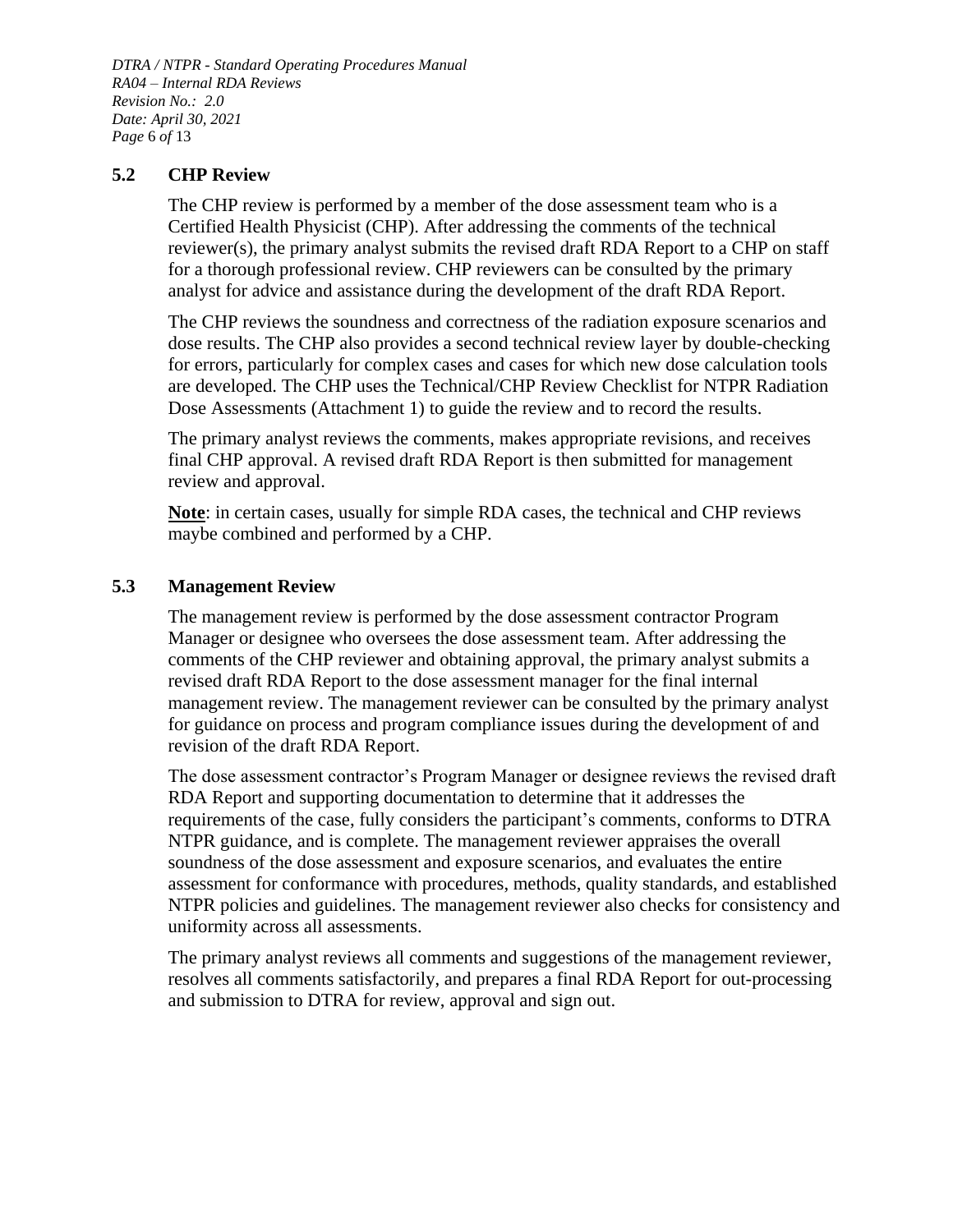*DTRA / NTPR - Standard Operating Procedures Manual RA04 – Internal RDA Reviews Revision No.: 2.0 Date: April 30, 2021 Page* 7 *of* 13

## <span id="page-6-0"></span>**5.4 Revisions Following External Reviews**

DTRA selectively or routinely conducts external reviews or audits of RDA cases. As directed by DTRA, the dose assessment team will address specific comments formulated by the external reviewer.

External reviews are performed according to the DTRA NTPR- Program Quality Assurance SOP (DTRA, 2021). The dose assessment contractor team revises the RDA Report and supporting calculations in response to significant comments emanating from the external review. When revisions affect the estimated doses and upper-bound estimates, a second CHP review is carried out. The revised RDA Report then undergoes a second management review. Once all additional comments are addressed and incorporated, a final RDA Report is re-submitted to DTRA for approval and sign-out.

For the purpose of this procedure, external reviews are conducted by qualified radiation dose analysts who are not part of the dose assessment contractor team. Significant comments are those that impact major elements of information provided in the RDA Report, and those that materially affect the dose calculation results in a manner that is not already built-in the uncertainty calculations.

## <span id="page-6-1"></span>**6. Data and Records Management**

A Technical/CHP Review Checklist for NTPR Radiation Dose Assessments [\(Attachment](#page-8-1)  [1\)](#page-8-1) is completed by each technical or CHP reviewer. The checklist helps the reviewer to account for all elements that require to be checked. The completed reviewer checklists are included in the case file.

In addition, each step of the RDA development and internal review process is tracked and recorded in the NTPR Dose Assessment Internal Tracking and Quality Assurance Checklist [\(Attachment 2\)](#page-11-1). Reviewers document the completion of each review by inserting the date of the review and affixing their initials. A copy of the checklist is transmitted to the Enterprise Manager with the completed file. Another copy is kept in the case file.

Official copies of final RDA Reports, supporting dose calculations, and supporting information are maintained by the Enterprise Manager according to the DTRA NTPR Program Support and Management SOP (DTRA, 2020).

## <span id="page-6-2"></span>**7. Quality Control and Quality Assurance**

The internal review process is based on both technical and process requirements. Technical review requirements are guided by the science behind radiation dose assessments. The management review requirements are essentially driven by the NTPR standard operating procedures and methods included in this manual, which in turn are based on regulatory and legal provisions.

This procedure assures that RDA reports are prepared and reviewed according to the most up-to-date program requirements published in revisions of the DTRA NTPR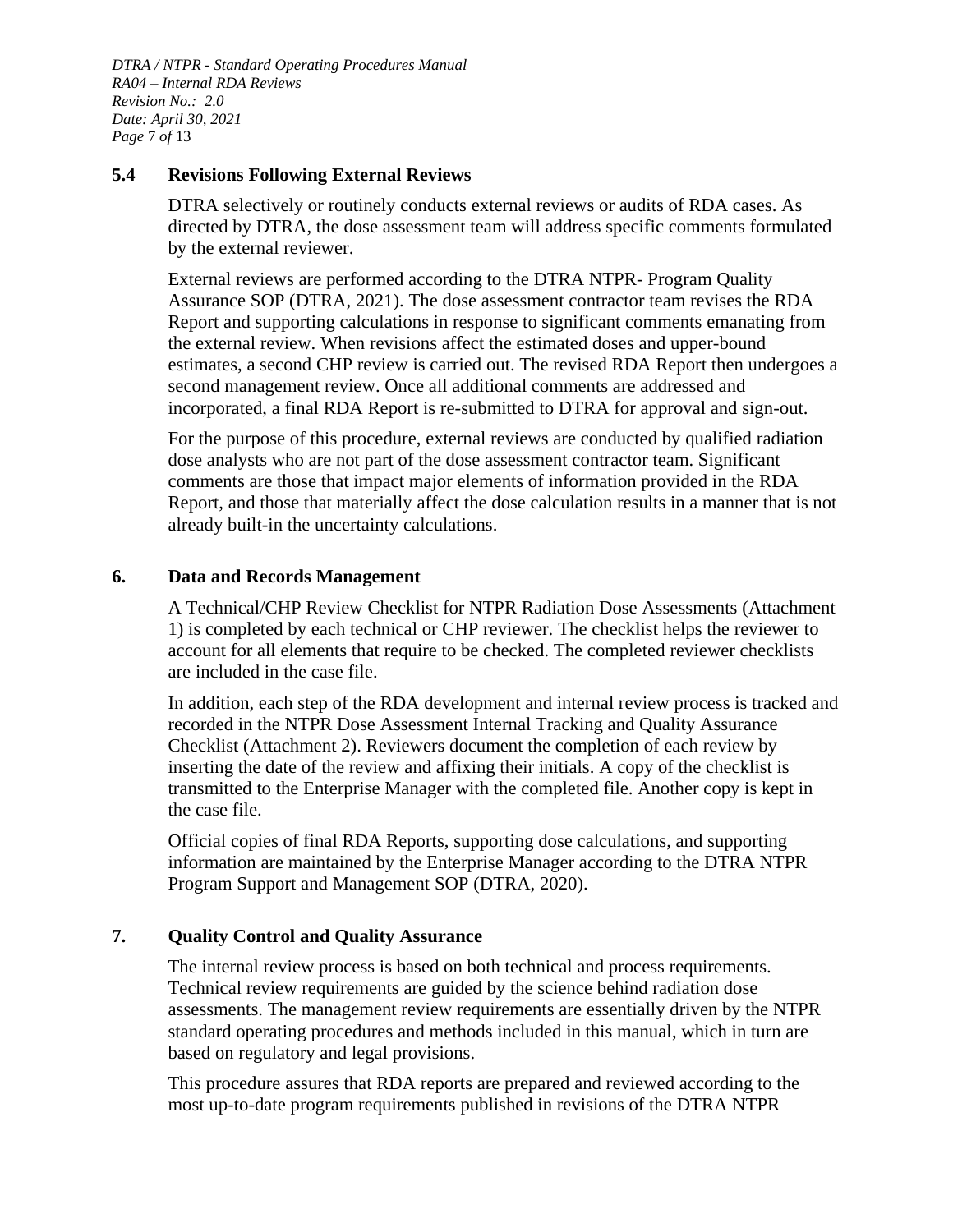*DTRA / NTPR - Standard Operating Procedures Manual RA04 – Internal RDA Reviews Revision No.: 2.0 Date: April 30, 2021 Page* 8 *of* 13

> Program Support and Management SOP (DTRA, 2020) and mirrored in revisions of this Standard Procedures Manual and the DTRA NTPR Program Quality Assurance SOP (DTRA, 2021).

## <span id="page-7-0"></span>**7.1 Technical Reviews and Standard Methods Updates**

As new methods, techniques, and supporting data are adopted, the standard methods found in this manual will be updated to reflect such changes. As trained analysts, technical reviewers stay abreast of new approaches and are fully involved in implementing new scientific and technical methods. When changes in technical methods are adopted, dose assessment analysts are informed of and trained in the proper use and review of radiation dose assessments as affected by the newly approved methodologies.

## <span id="page-7-1"></span>**7.2 Management Reviews and Standard Procedures and Methods Updates**

Management review of radiation dose assessments are essentially performed to check for conformance to the NTPR programmatic and regulatory requirements. Management reviewers are immediately informed of updates of the NTPR standard procedures and methods reflecting any changes adopted by DTRA in any aspects of the dose assessment process. Changes affecting dose assessments are incorporated in revisions of the appropriate standard procedures and methods included in this manual. Dose assessment analysts immediately review pertinent changes, and are trained in the implementation of any amendments to the standard procedures and methods affected by the updated guidelines.

## <span id="page-7-2"></span>**8. Referenced SOPs and Standard Methods from this Manual**

(1) SOP RA01 - Radiation Dose Assessment for Cases Requiring Detailed Analysis

## <span id="page-7-3"></span>**9. References**

- DoD (Department of Defense), 2020. "Guidance for the Determination and Reporting of Nuclear Radiation Dose for DoD Participants in the Atmospheric Nuclear Test Program (1945- 1962)." Title 32, Code of Federal Regulations, Part 218. Washington, DC. July 1.
- DTRA (Defense Threat Reduction Agency), 2020. DTRA NTPR Program Support and Management SOP (Rev. 6). Defense Threat Reduction Agency, Fort Belvoir, VA. October 30.
- DTRA (Defense Threat Reduction Agency), 2021. DTRA NTPR Program Quality Assurance SOP (Rev. 5). Defense Threat Reduction Agency, Fort Belvoir, VA. February 26.
- VA (Department of Veterans Affairs), 2020. *Reasonable Doubt*. Title 38, Code of Federal Regulations, Part 3.102. July 1.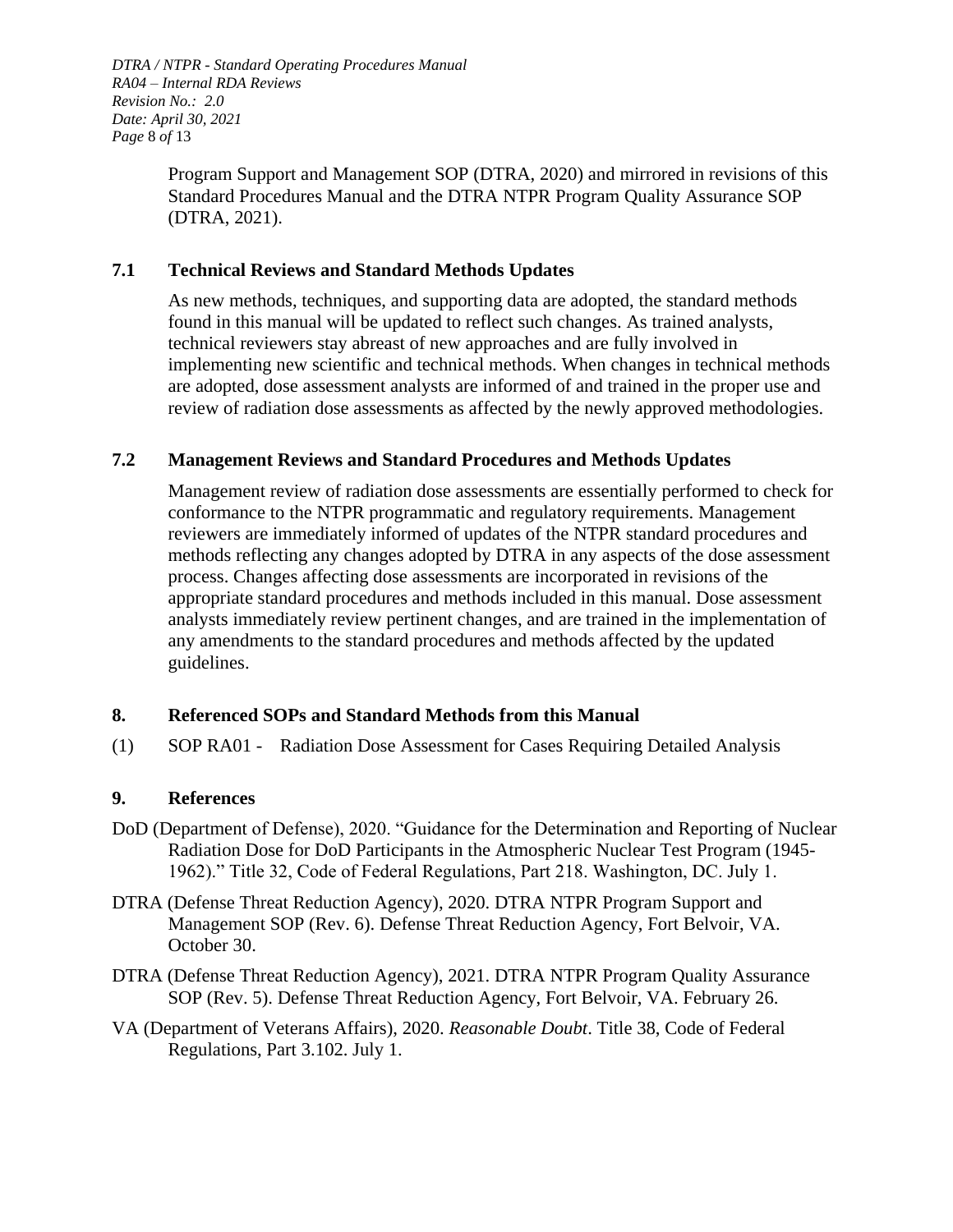<span id="page-8-1"></span>*DTRA / NTPR - Standard Operating Procedures Manual RA04 – Internal RDA Reviews Revision No.: 2.0 Date: April 30, 2021 Page* 9 *of* 13

## **Attachment 1.**

## **Technical/CHP Review Checklist for NTPR Radiation Dose Assessments**

<span id="page-8-0"></span>A copy of the "Technical/CHP Review Checklist for NTPR Radiation Dose Assessments" is provided starting on the next page.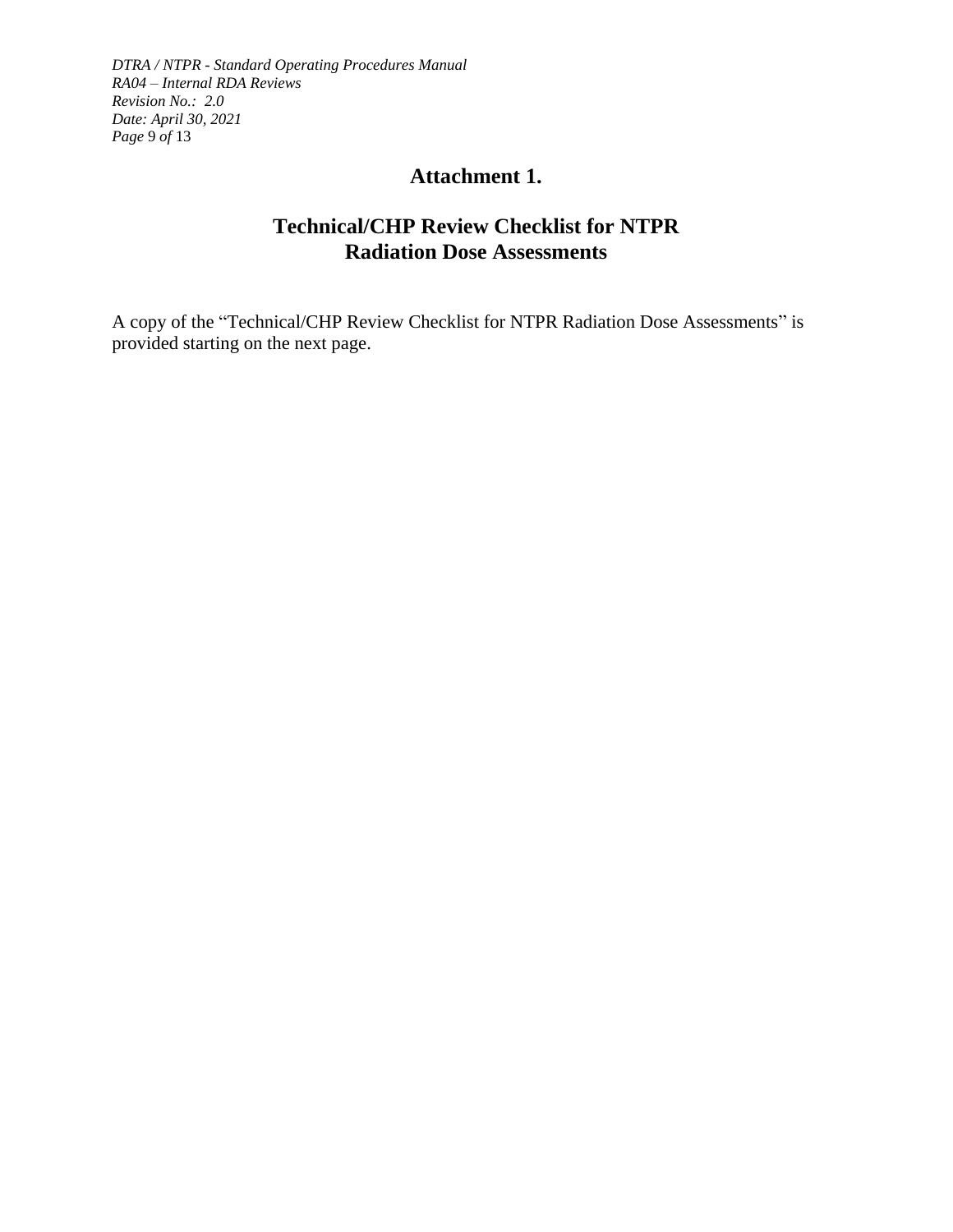*DTRA / NTPR - Standard Operating Procedures Manual RA04 – Internal RDA Reviews Revision No.: 2.0 Date: April 30, 2021 Page* 10 *of* 13

## **Technical/CHP Review Checklist for NTPR Radiation Dose Assessments**

Participant's Name: Operation(s): \_\_\_\_\_\_

Primary Analyst(s): RDA Draft Date:

Reviewer: Type: Select one Date: Date:

#### **1. Information in the Request Cover Letter**

- Disease/Target Organ
- Additional comments

## **2. Information in SPARE**

- Veteran's recollections and response comments relative to scenario
- General activity scenario (verify with case file information if needed)
- Adequate discussions (e.g., hours/day of various activities, etc.)
- Note any unusual features of scenario (e.g., multiple operations or unusual activities that involve potential for exposure)
- Note veteran's checkmark and signature date

#### **3. Radiation Dose Assessment Report**

#### General items

- Consistency of RDA with SPARE (e.g., veteran's name, scenario, details)
- U \_\_\_\_\_\_\_ Veteran's comments addressed.
- □ \_\_\_\_\_\_ Verify that RDA contains adequate description of exposure pathways and sufficient explanations of "Scientific Principles and Studies" (if not in SPARE), or provide appropriate references
- References are cited correctly, and are complete
- Doses are summed and tabulated correctly and reported in accordance with DTRA guidelines
- Upper-bound doses are calculated correctly (e.g., proper assumptions and methodology for dependence/independence of doses and use of quadrature methodology) and reported properly (e.g., doses accrued in different operations are reported separately in the up-front summary table).
- Note any typos or other errors (e.g. veteran's name, service number, service, rank, grade, etc.)

External Dose Assessment

- Film badge data are readings and periods of coverage cited and used correctly; are film evaluations done and reasonable assumptions incorporated for damaged and missing badges
- Check accuracy of partial and summed doses (per calculation files)
- Check that non-generic exposures are reasonably assessed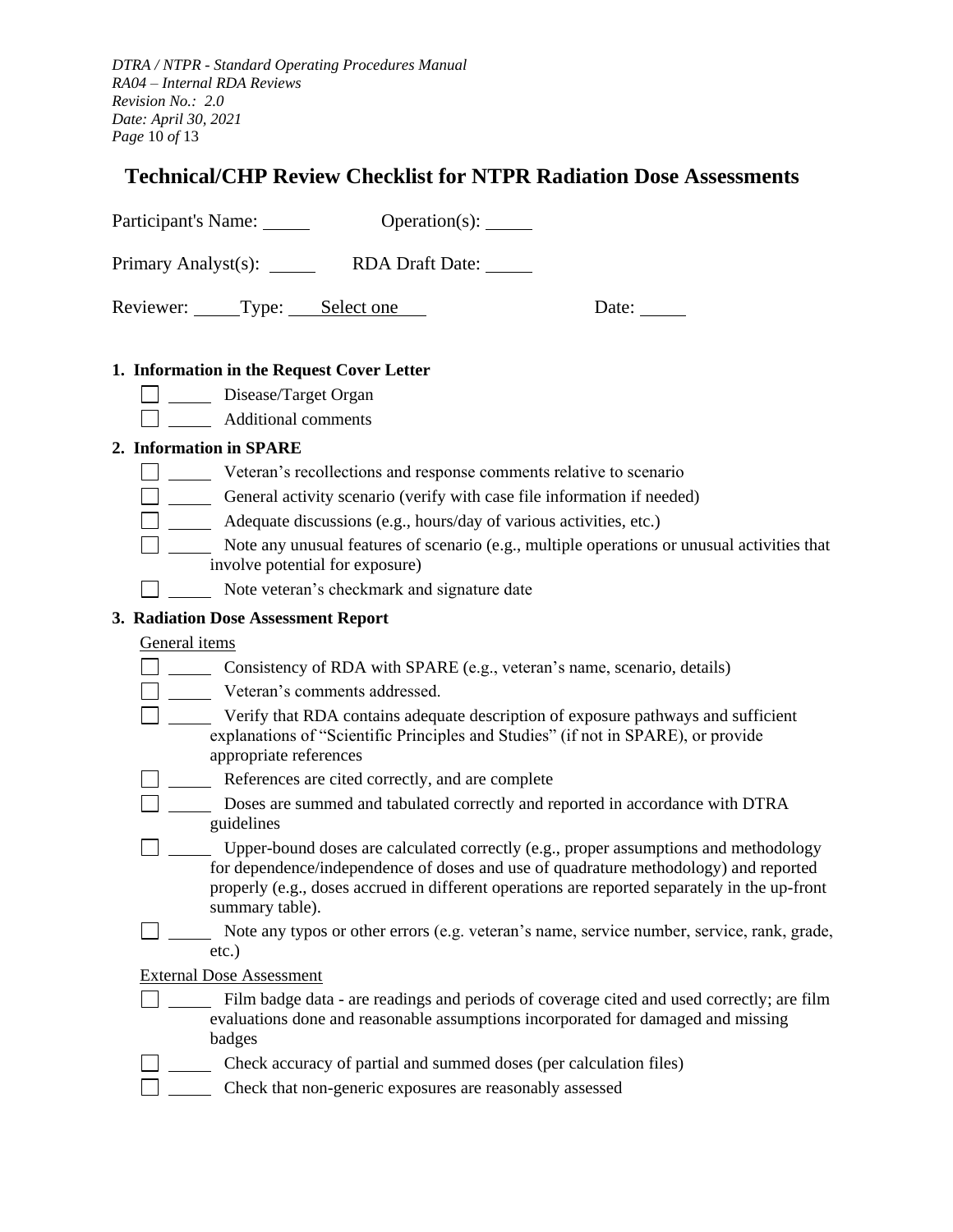*DTRA / NTPR - Standard Operating Procedures Manual RA04 – Internal RDA Reviews Revision No.: 2.0 Date: April 30, 2021 Page* 11 *of* 13

Internal Dose Assessment

- Correct dose quantity calculated for appropriate organ/tissue per disease or as requested
- **Example 2** All appropriate exposure pathways are included
- **Parameter values are correctly cited and used in calculation files**
- **Basis is stated for each non-standard assumption or parameter value**
- Verify that magnitude of doses is reasonable  $\Box$

## Skin Dose Assessment

- Parameter values are correctly cited and used in calculation files
- Non-standard exposure pathways are reasonably assessed
- $\Box$ Magnitude of surface-deposited beta dose is reasonable, based on associated gamma doses
- **Example 3** Appropriate and correct assessment of dermal contamination doses

#### **4. Calculation files**

- $\Box$ Check for accuracy of doses as derived (e.g., Mathcad, Excel, Mathematica, XRD, FBDOSE2), especially for use of proper parameter values
- Calculations are organized and explained so that they can be followed during reviews/audits.
- **5. Additional Comments:**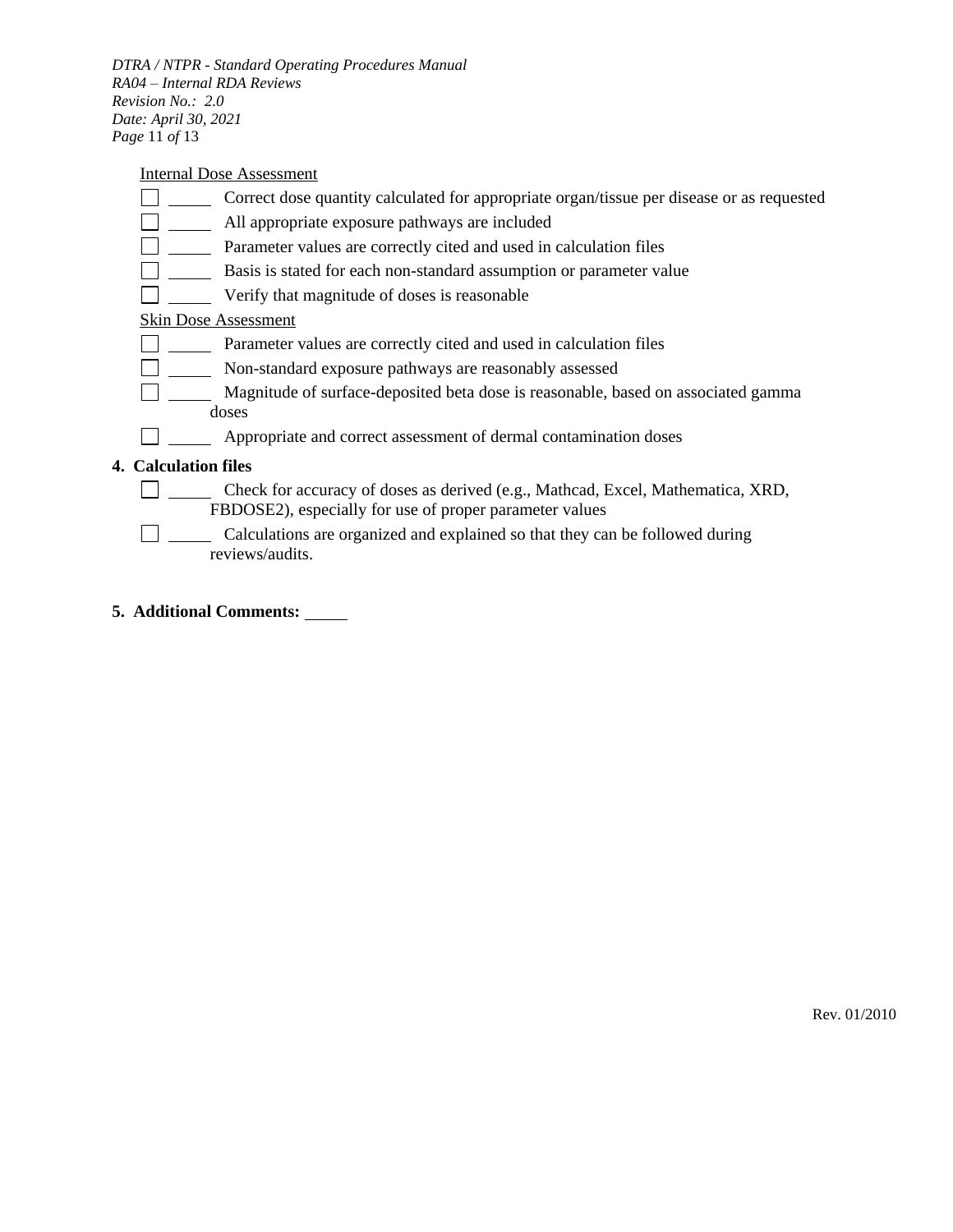<span id="page-11-1"></span>*DTRA / NTPR - Standard Operating Procedures Manual RA04 – Internal RDA Reviews Revision No.: 2.0 Date: April 30, 2021 Page* 12 *of* 13

## **Attachment 2.**

# **RDA Internal Tracking and Quality Assurance Checklist**

<span id="page-11-0"></span>A model copy of the NTPR Dose Assessment Internal Tracking and Quality Assurance Checklist is provided on the next page.